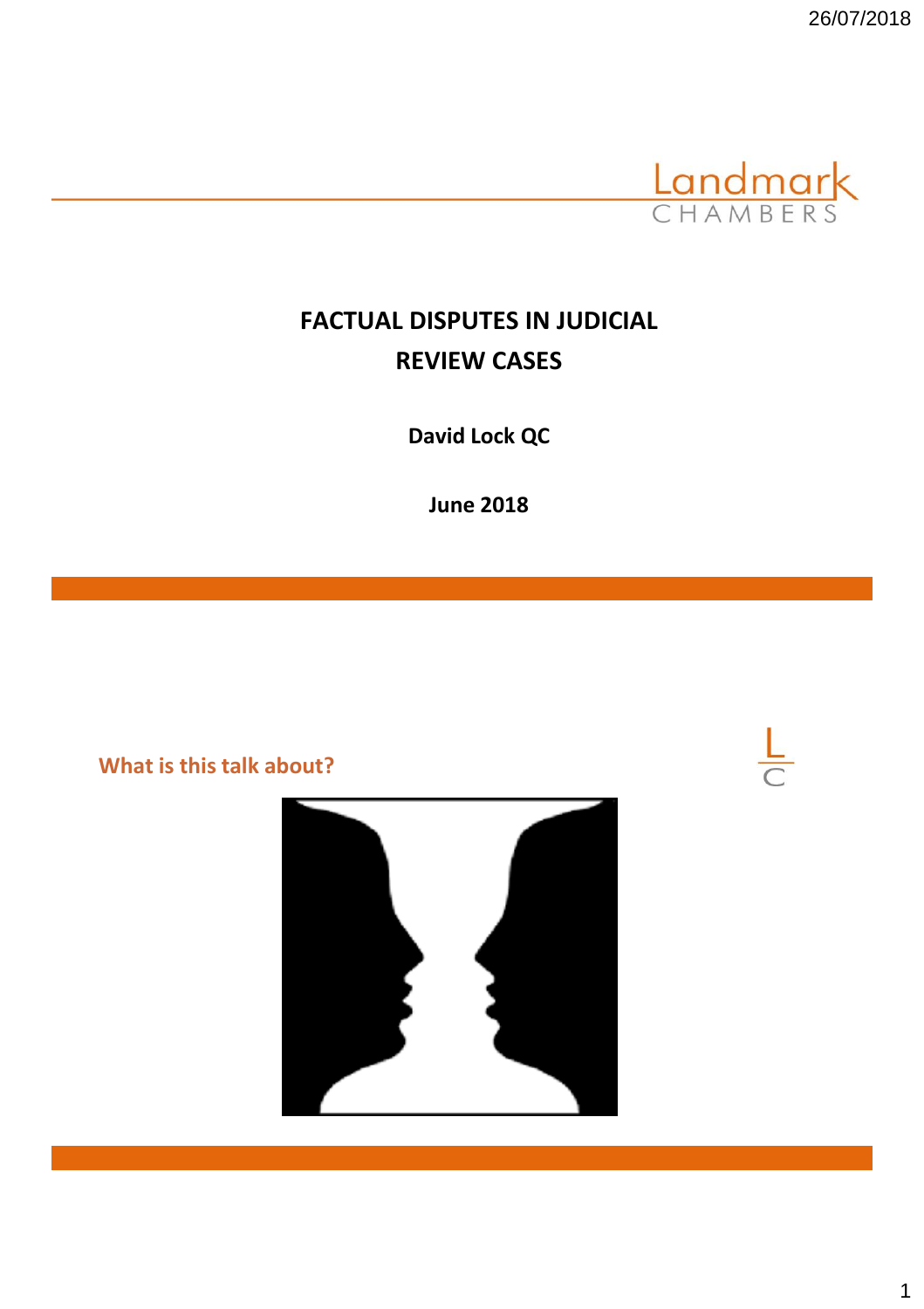### **Problems with facts**

- The difference between primary jurisdictional facts and the assessment of facts by a public body as part of a discretionary decision
- What happens if the public body simply gets the facts wrong
- How does the Claimant prove their version of the facts
- How does the Defendant prove their version of the facts
- How does the court deal with a genuine dispute of fact.

#### **Jurisdictional facts**

- *R v Secretary of State for the Home Department, Ex p Khawaja* [1984] AC 74.
- The existence of the power of removal depended upon that fact. It was not enough that an immigration officer had reasonable grounds for believing the person to be an illegal entrant.
- Lord Scarman said *". . . where the exercise of executive power depends upon the precedent establishment of an objective fact, the courts will decide whether the requirement has been satisfied*" (p 110).

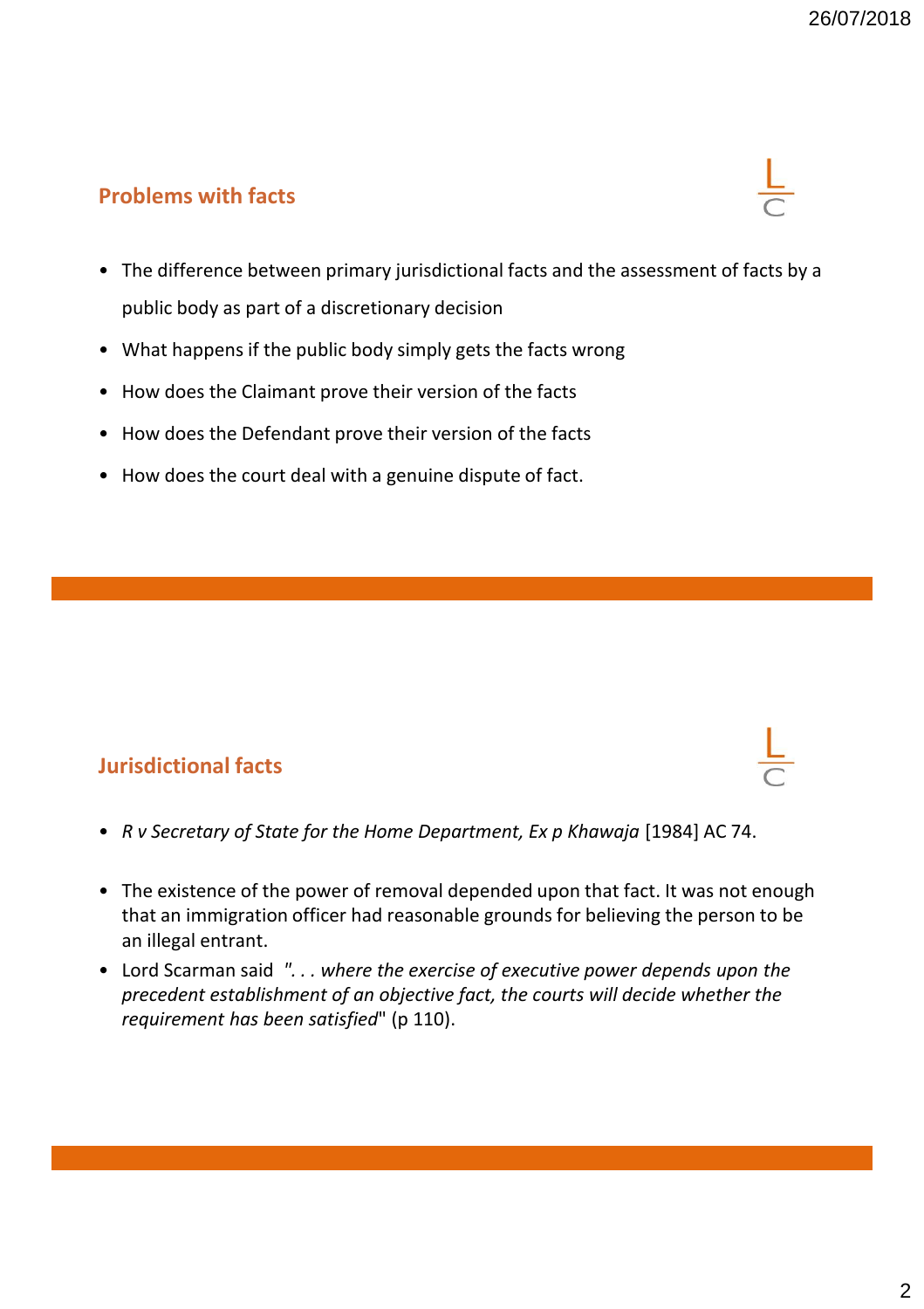## **Jurisdictional facts (2)**

- *R (A) v London Borough of Croydon (Rev 1)* [2009] UKSC 8 and who is the decision maker on whether a person is a child
	- All depends on who Parliament intended the decision maker to be
	- Lady Hale and Lord Hope: It is a question for the court
	- Problem of JR being an inappropriate remedy was dismissed by Lady Hale at para 33

#### **Fact based judgments**

- Fine distinction between pure facts which engage article 6 rights and need an independent and impartial tribunal and "*the issues to be decided required a measure of professional knowledge or experience and the exercise of discretion pursuant to wider policy aims"*
	- Former may be for the court: *Tsfayo v United Kingdom* (2009) 48 EHRR 18.
	- Latter for the public body: *Bryan v United Kingdom* (1996) 21 EHRR 342
	- Ultimately depends on what statute says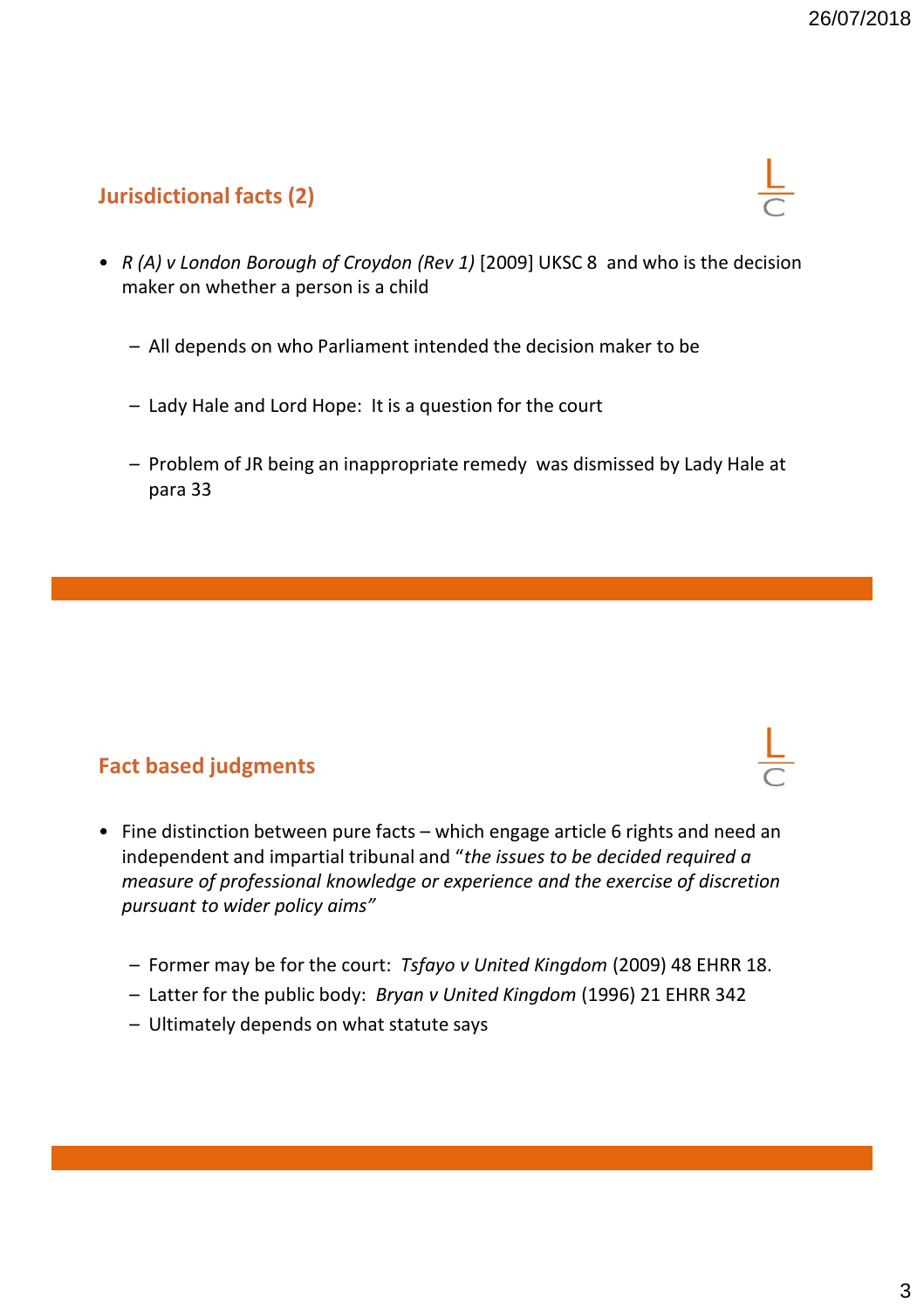# **What happens if the public body simply gets the facts wrong?**



- Error of fact as a ground of judicial review
- *E v SSHD* [2004] QB 1044. Mistake must be:
	- fact must be uncontentious
	- objectively verifiable, including a mistake as to the availability of evidence on a particular matter,
	- the appellant or his advisers had not been responsible for the mistake, and
	- the mistake had played a material though not necessarily decisive part in the tribunal's reasoning

#### **Can be factual omission**

*DLA Delivery Ltd v Baroness Cumberlege of Newick & Anor (Rev 1)* [2018] EWCA Civ 1305

"there will be some matters so obviously material to a decision on a particular project that anything short of direct consideration of them by the ministers … would not be in accordance with the intention of the Act": CREEDNZ

Para 68: *"The inspector may have been led into error by the parties, but it is clear that he was in error, and so too was the Secretary of State. Part of the site is within the 7km "zone of influence".*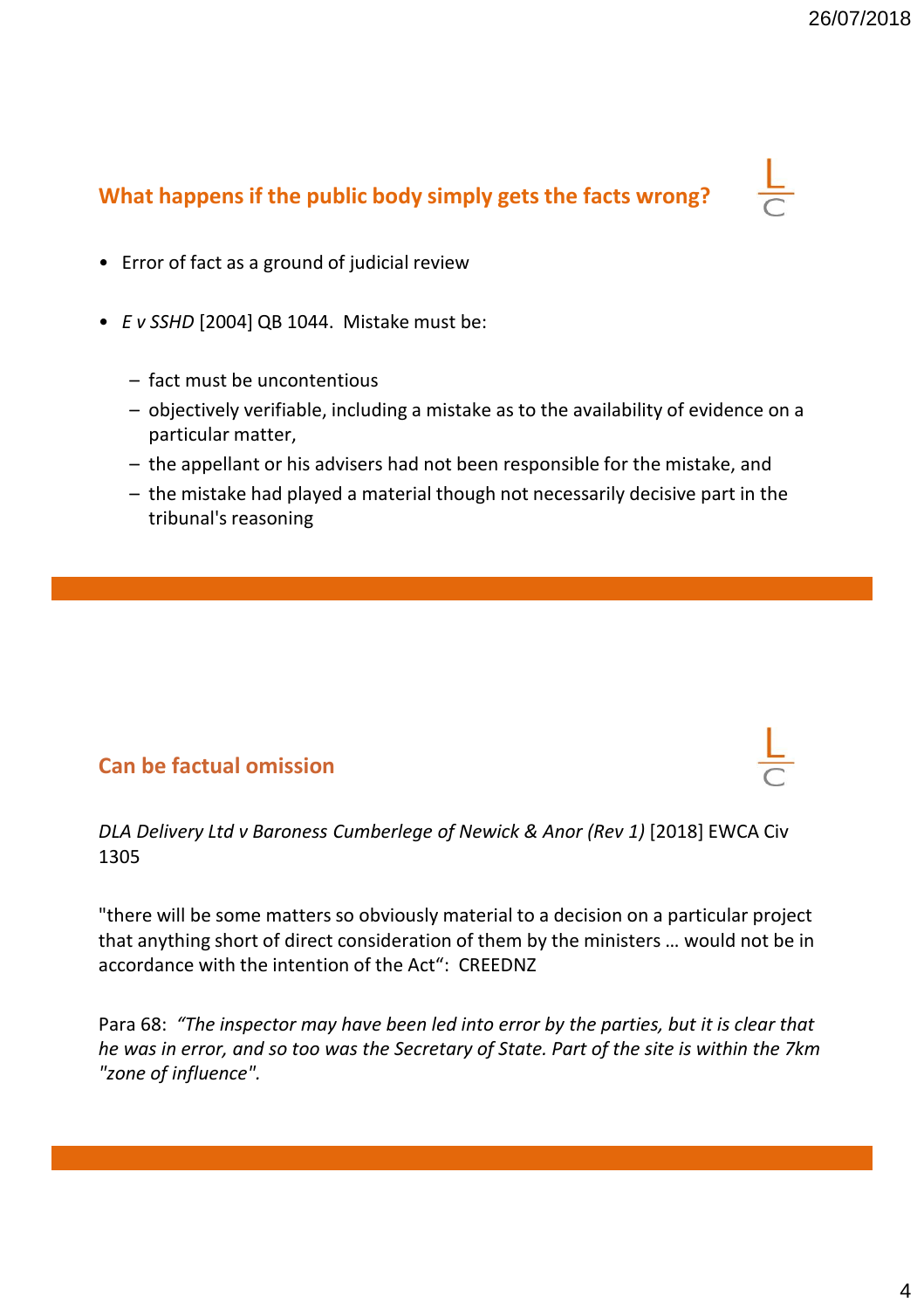#### **But where facts are for the public body..**

- Challenge to the factual assessment can only be on the basis the factual conclusion was Wednesbury unreasonable
- *R (AC) v Berkshire West Primary Care Trust & Anor* [2011] EWCA Civ 247
- "*The appellant in this case was seeking NHS funding for a surgical operation where the PCT had reasonably concluded (as the judge found and was, in my view, entitled to find) that there was an absence of evidence that it was likely to be clinically effective to improve the appellant's health*"

#### **How does the Claimant prove their version of the facts**

- Witness evidence and documents
- Substantial limits of expert evidence in judicial review
- PD 54A 5.6. Claim Form must include "a statement of the facts relied on"
- Remedies under Part 18 are available in judicial review
- Defendant's duty of candour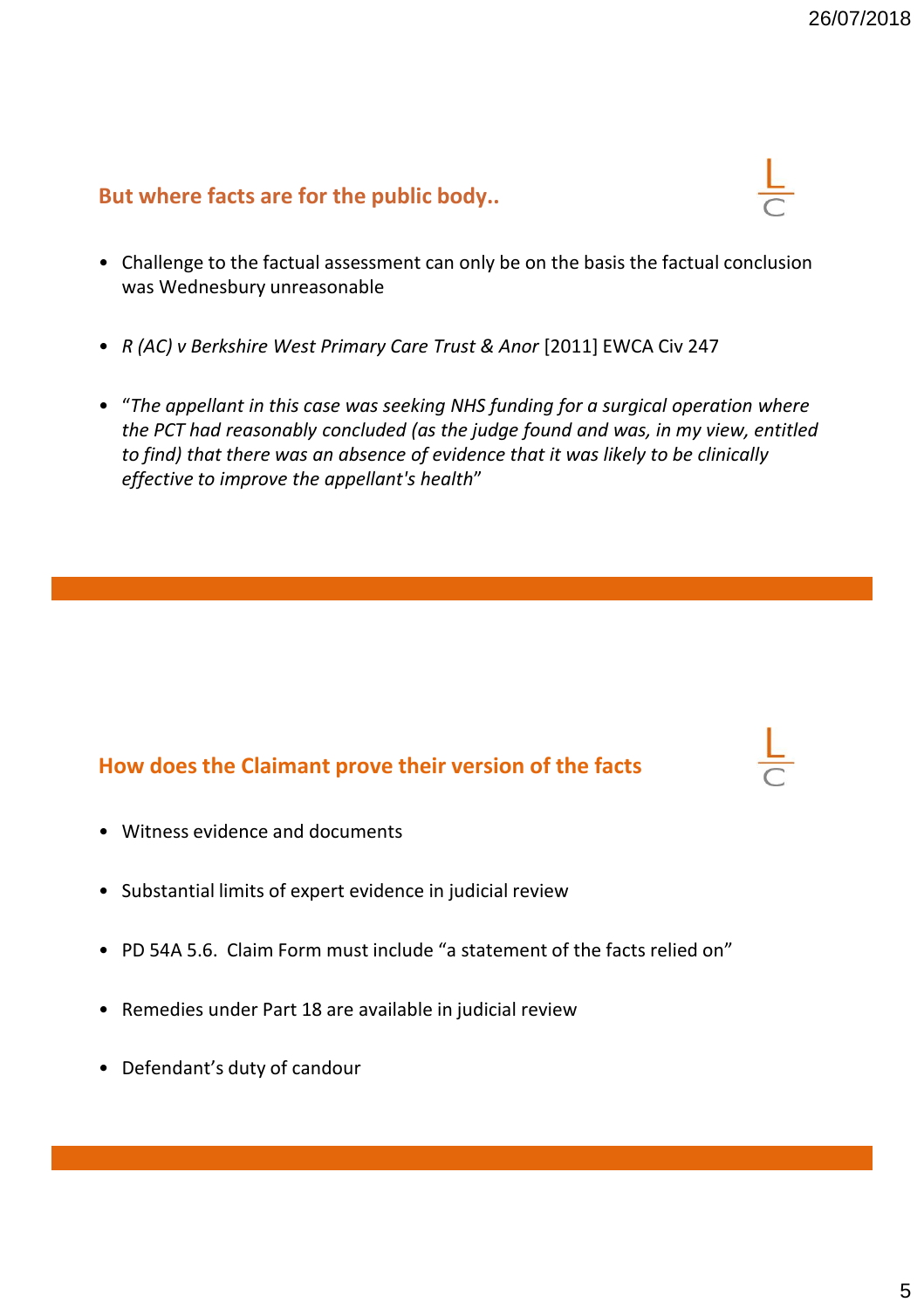### **Facts and the Defendant**



- Duty of candour applies
- Requirement to put the whole of the facts before the court
- Generally counter-productive to defend the indefensible later corrections should be admitted
- But be wary of account of primary facts being re-written to suit a conclusion.

# **Disputes of Fact (1)**

*St Helens Borough Council v Manchester Primary Care Trust & Anor* [2008] EWCA Civ 931 at para 13

"Judicial review is a flexible, but not entirely unfenced jurisdiction. This stems from certain intrinsic features. The court's relevant function is to review decisions of statutory and other public authorities to see that they are lawful, rational and reached by a fair and due process. The public authority is normally the primary decision maker with a duty to apprehend the facts underlying the decision by a fair procedure which takes properly into account all relevant facts and circumstances. If the public authority does this, the court will not normally examine the merits of the factual determination. Accordingly, a court hearing a judicial review application normally receives evidence in writing only, and does not set about determining questions of disputed fact"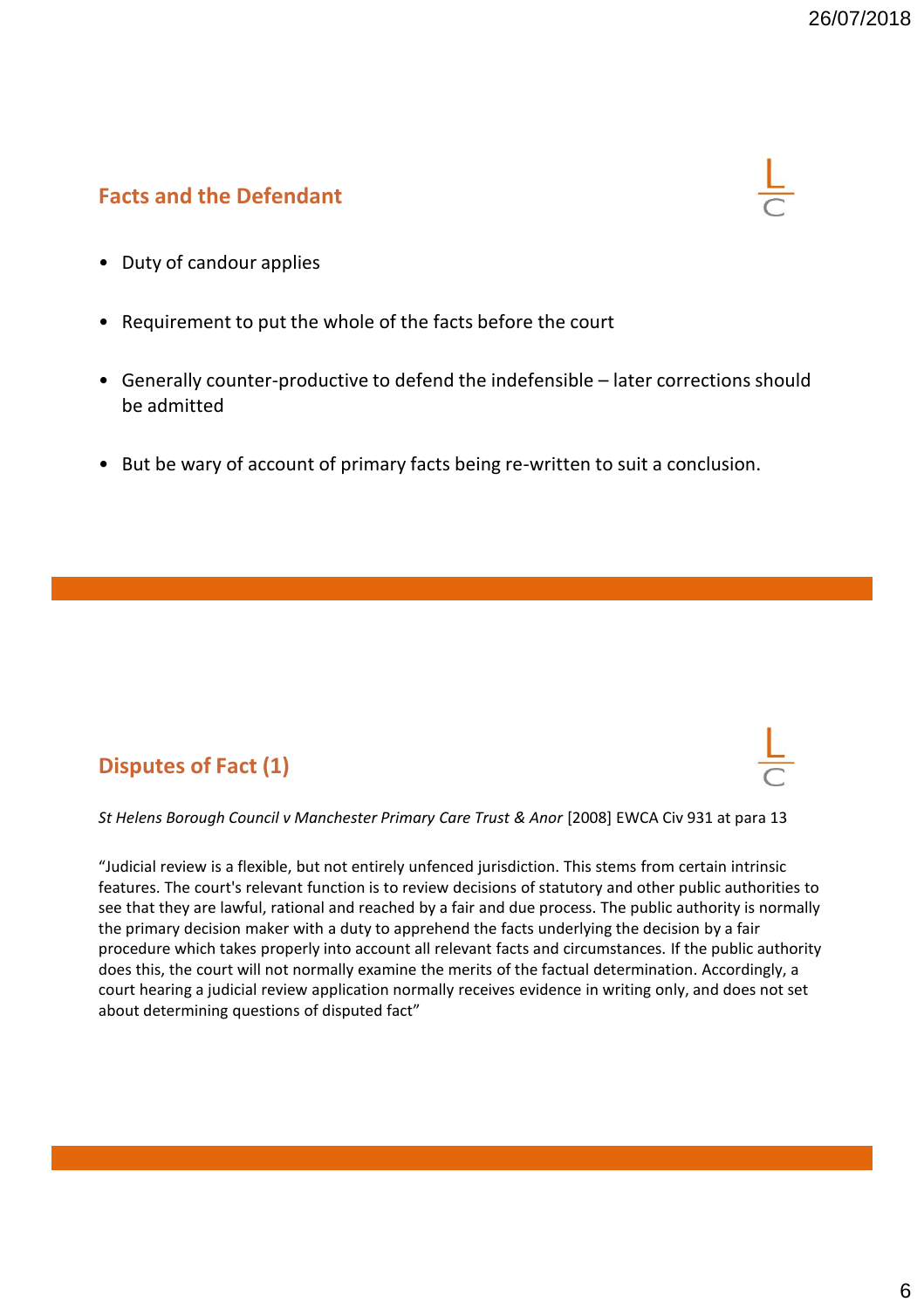# **Disputes of Fact (2)**

- Series of recent cases where underlying facts were crucial to determining the legality of the matters under challenge:
	- Prison governor cases
	- Immigration cases
	- NHS cases
	- Local government governance cases
- Dyson J in *R (Fisher) v North Derbyshire Health Authority* [1997] EWHC Admin 675: "Indeed, I have considerable doubts as to whether it was the true reason. It is striking that this was not the reason given at the time"

#### **Disputes of Fact: General rules**

- Parties that are truthful about the case may win
- Claimants who mislead the court about the facts lose
- Defendants who do not tell all the facts to the court lose
- Whilst cross examination is rare the court can see an incomplete case a mile off.